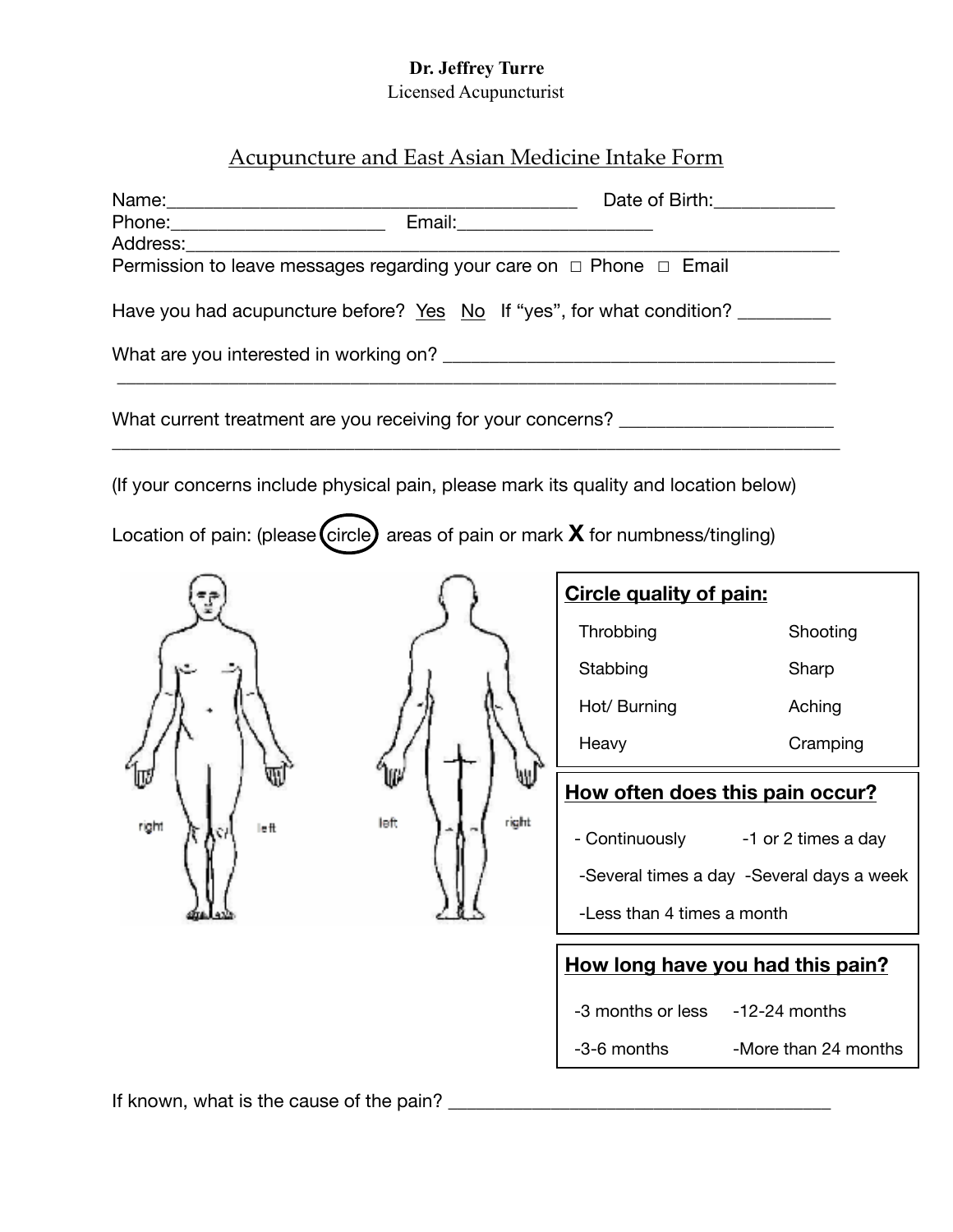## **Dr. Jeffrey Turre**

#### Licensed Acupuncturist

| <b>Health Concern Overview</b>                                                                                  |                     |                    |  |
|-----------------------------------------------------------------------------------------------------------------|---------------------|--------------------|--|
| Check if you have, or have had, any symptoms to a significant degree and briefly explain in the space<br>below. |                     |                    |  |
| $\square$ Skin                                                                                                  | □ Chest/Heart       | Changes in:        |  |
| Head/Neck<br>$\Box$                                                                                             | $\Box$ Back         | □ Weight           |  |
| $\Box$ Ears                                                                                                     | □ Intestine/Bowel   | □ Energy Level     |  |
| $\Box$ Nose                                                                                                     | □ Stomach/Digestion | □ Ability to sleep |  |
| □ Throat                                                                                                        | $\Box$ Circulation  | □ Mood/Behavior    |  |
| $\Box$ Lungs                                                                                                    | □ Libido/Fertility  | □ Other:           |  |
| Muscles/Joints<br>$\Box$                                                                                        | □ Pregnancy Related | □ Other:           |  |
|                                                                                                                 |                     |                    |  |
|                                                                                                                 |                     |                    |  |
|                                                                                                                 |                     |                    |  |
|                                                                                                                 |                     |                    |  |
|                                                                                                                 |                     |                    |  |
|                                                                                                                 |                     |                    |  |
|                                                                                                                 |                     |                    |  |
|                                                                                                                 |                     |                    |  |
|                                                                                                                 |                     |                    |  |
|                                                                                                                 |                     |                    |  |
|                                                                                                                 |                     |                    |  |
|                                                                                                                 |                     |                    |  |
|                                                                                                                 |                     |                    |  |
|                                                                                                                 |                     |                    |  |
|                                                                                                                 |                     |                    |  |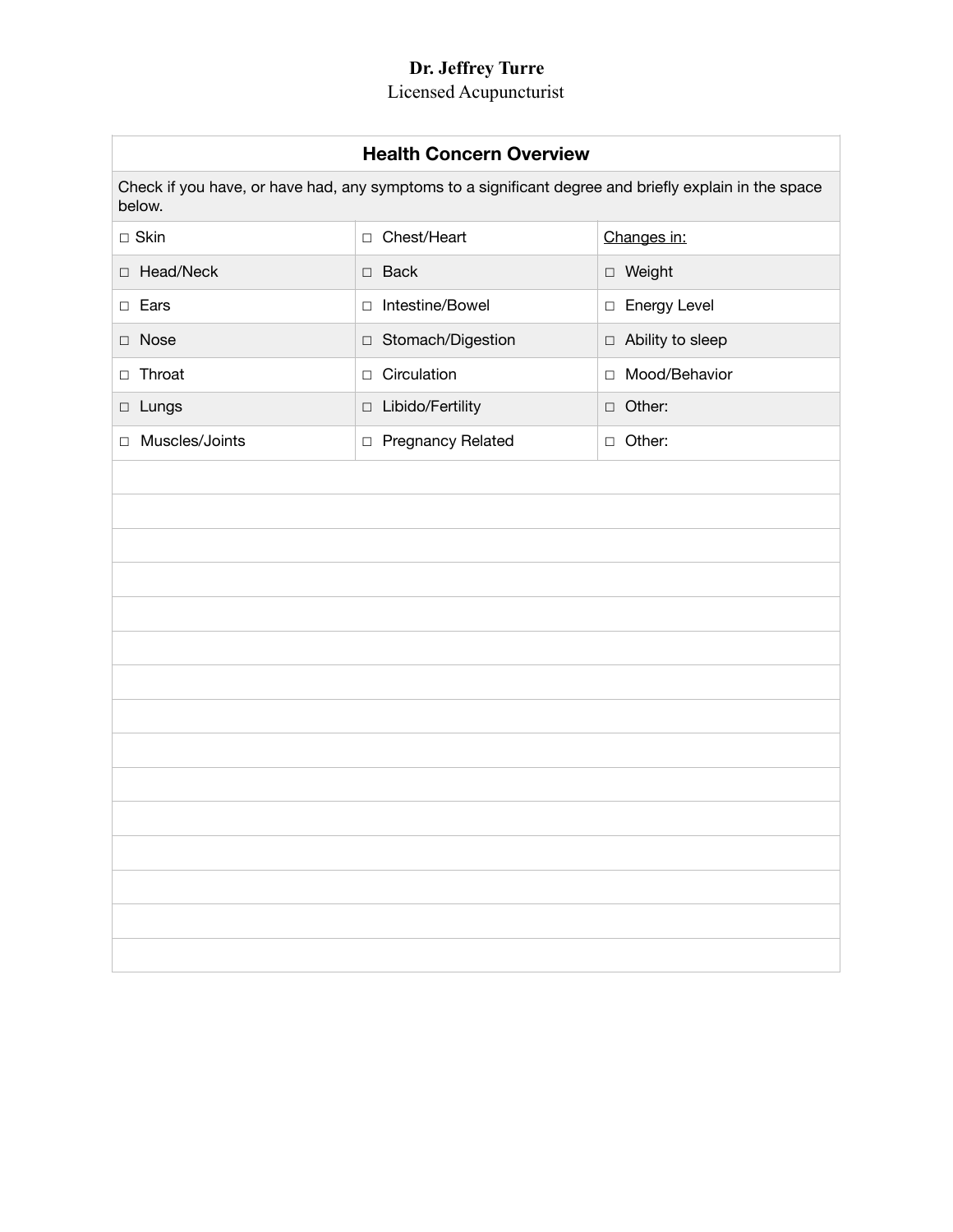## **Dr. Jeffrey Turre**  Licensed Acupuncturist

\_\_\_\_\_\_\_\_\_\_\_\_\_\_\_\_\_\_\_\_\_\_\_\_\_\_\_\_\_\_\_\_\_\_\_\_\_\_\_\_\_\_\_\_\_\_\_\_\_\_\_\_\_\_\_\_\_\_\_\_\_\_\_\_\_\_\_\_\_\_\_\_\_\_\_\_\_\_

# **Family History - please complete by placing an X in the appropriate box:**

|                               | Self | Mother | Father | Sibling | Grandparent |
|-------------------------------|------|--------|--------|---------|-------------|
| <b>Diabetes</b>               |      |        |        |         |             |
| Cancer/Tumor, Type:           |      |        |        |         |             |
| <b>Seizures</b>               |      |        |        |         |             |
| <b>High Blood Pressure</b>    |      |        |        |         |             |
| Substance Abuse               |      |        |        |         |             |
| Alcoholism                    |      |        |        |         |             |
| <b>Heart Disease</b>          |      |        |        |         |             |
| <b>Stroke</b>                 |      |        |        |         |             |
| Autoimmune Disorder,<br>Type: |      |        |        |         |             |
| Other:                        |      |        |        |         |             |

**Allergies**-please list known allergies and note severity (ex. medication, food, pollen)

\_\_\_\_\_\_\_\_\_\_\_\_\_\_\_\_\_\_\_\_\_\_\_\_\_\_\_\_\_\_\_\_\_\_\_\_\_\_\_\_\_\_\_\_\_\_\_\_\_\_\_\_\_\_\_\_\_\_\_\_\_\_\_\_\_\_\_\_\_\_\_\_\_\_\_\_\_\_ \_\_\_\_\_\_\_\_\_\_\_\_\_\_\_\_\_\_\_\_\_\_\_\_\_\_\_\_\_\_\_\_\_\_\_\_\_\_\_\_\_\_\_\_\_\_\_\_\_\_\_\_\_\_\_\_\_\_\_\_\_\_\_\_\_\_\_\_\_\_\_\_\_\_\_\_\_\_

\_\_\_\_\_\_\_\_\_\_\_\_\_\_\_\_\_\_\_\_\_\_\_\_\_\_\_\_\_\_\_\_\_\_\_\_\_\_\_\_\_\_\_\_\_\_\_\_\_\_\_\_\_\_\_\_\_\_\_\_\_\_\_\_\_\_\_\_\_\_\_\_\_\_\_\_\_\_ \_\_\_\_\_\_\_\_\_\_\_\_\_\_\_\_\_\_\_\_\_\_\_\_\_\_\_\_\_\_\_\_\_\_\_\_\_\_\_\_\_\_\_\_\_\_\_\_\_\_\_\_\_\_\_\_\_\_\_\_\_\_\_\_\_\_\_\_\_\_\_\_\_\_\_\_\_\_ \_\_\_\_\_\_\_\_\_\_\_\_\_\_\_\_\_\_\_\_\_\_\_\_\_\_\_\_\_\_\_\_\_\_\_\_\_\_\_\_\_\_\_\_\_\_\_\_\_\_\_\_\_\_\_\_\_\_\_\_\_\_\_\_\_\_\_\_\_\_\_\_\_\_\_\_\_\_ \_\_\_\_\_\_\_\_\_\_\_\_\_\_\_\_\_\_\_\_\_\_\_\_\_\_\_\_\_\_\_\_\_\_\_\_\_\_\_\_\_\_\_\_\_\_\_\_\_\_\_\_\_\_\_\_\_\_\_\_\_\_\_\_\_\_\_\_\_\_\_\_\_\_\_\_\_\_ \_\_\_\_\_\_\_\_\_\_\_\_\_\_\_\_\_\_\_\_\_\_\_\_\_\_\_\_\_\_\_\_\_\_\_\_\_\_\_\_\_\_\_\_\_\_\_\_\_\_\_\_\_\_\_\_\_\_\_\_\_\_\_\_\_\_\_\_\_\_\_\_\_\_\_\_\_\_ \_\_\_\_\_\_\_\_\_\_\_\_\_\_\_\_\_\_\_\_\_\_\_\_\_\_\_\_\_\_\_\_\_\_\_\_\_\_\_\_\_\_\_\_\_\_\_\_\_\_\_\_\_\_\_\_\_\_\_\_\_\_\_\_\_\_\_\_\_\_\_\_\_\_\_\_\_\_

## **Sleep**

What time do you typically go to sleep? \_\_\_\_\_ How many hours do you typically sleep? Do you wake often/ have difficulty staying asleep? \_\_\_\_\_\_\_\_ Do you wake feeling rested? \_\_\_\_\_\_\_\_\_\_\_\_\_\_

**Stress Level** ( 0= typically no stress, 10= often very stressed) \_\_\_\_\_\_

# **Major Hospitalizations/Health Emergencies**

Year **Operation or Illness**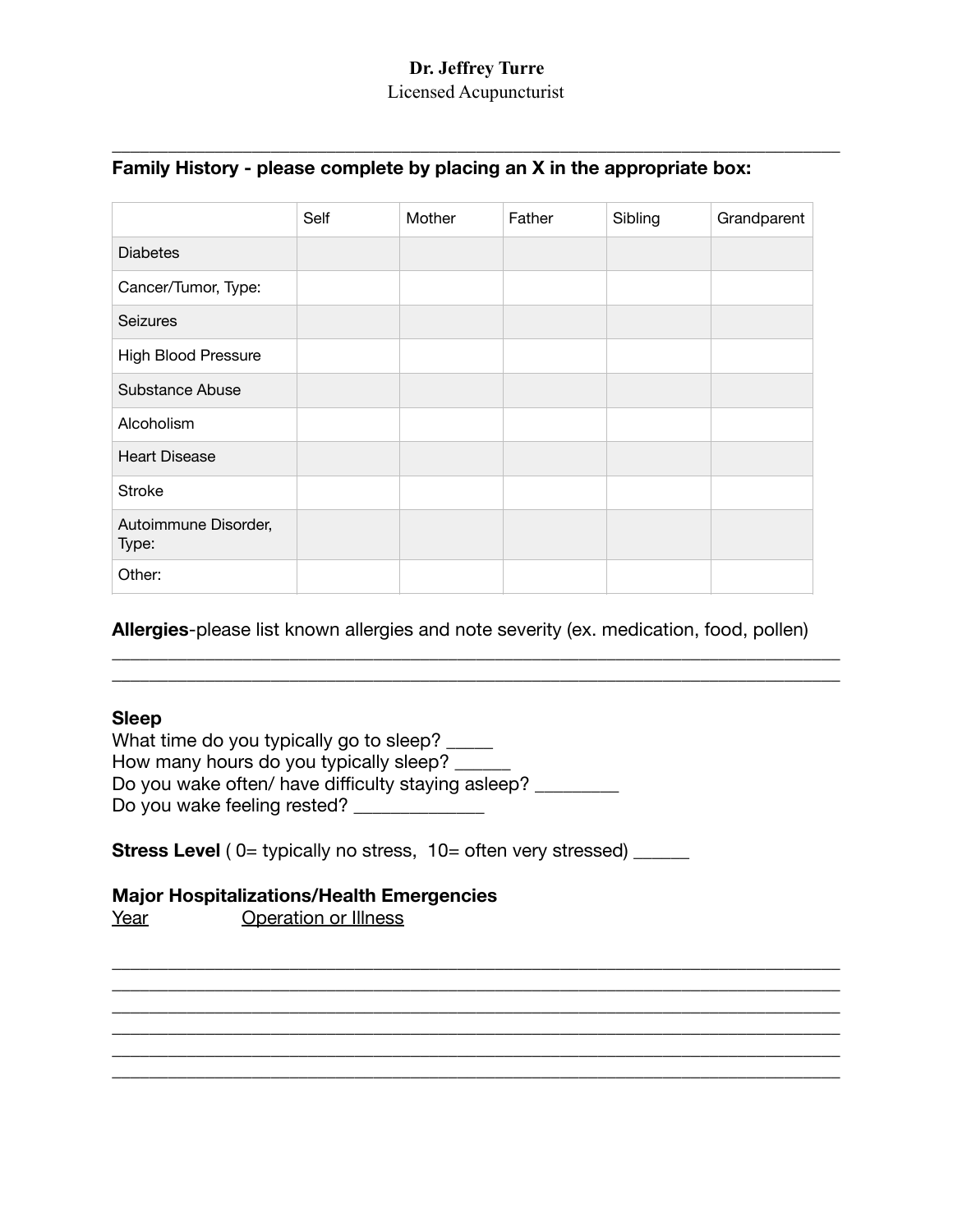# **Dr. Jeffrey Turre**

#### Licensed Acupuncturist

**Medications -** please list any current medications you are taking (use back of page for more space)

| Drug Name | Dosage | Frequency |
|-----------|--------|-----------|
|           |        |           |
|           |        |           |
|           |        |           |
|           |        |           |

#### **Supplements and Herbs**

| Name | <b>Brand/Source</b> | Dosage | Frequency |
|------|---------------------|--------|-----------|
|      |                     |        |           |
|      |                     |        |           |
|      |                     |        |           |
|      |                     |        |           |

### **Diet**

Recent changes to diet? \_\_\_\_\_\_\_\_\_\_\_\_\_\_\_\_\_\_\_\_\_\_\_\_\_\_\_\_\_\_\_\_\_\_\_\_\_\_\_\_\_\_\_\_\_\_\_\_\_\_\_\_\_\_\_

Drink coffee/caffeine? (amount, frequency)

Do you have a spiritual practice you consider part of your health?

What are your health goals? \_\_\_\_\_\_\_\_\_\_\_\_\_\_\_\_\_\_\_\_\_\_\_\_\_\_\_\_\_\_\_\_\_\_\_\_\_\_\_\_\_\_\_\_\_\_\_\_\_\_\_\_

Please list any additional health/wellness related information you would like to share on the back of this form.

\_\_\_\_\_\_\_\_\_\_\_\_\_\_\_\_\_\_\_\_\_\_\_\_\_\_\_\_\_\_\_\_\_\_\_\_\_\_\_\_\_\_\_\_\_\_\_\_\_\_\_\_\_\_\_\_\_\_\_\_\_\_\_\_\_\_\_\_\_\_\_\_\_\_\_\_\_\_

\_\_\_\_\_\_\_\_\_\_\_\_\_\_\_\_\_\_\_\_\_\_\_\_\_\_\_\_\_\_\_\_\_\_\_\_\_\_\_\_\_\_\_\_\_\_\_\_\_\_\_\_\_\_\_\_\_\_\_\_\_\_\_\_\_\_\_\_\_\_\_\_\_\_\_\_\_\_

**To be completed by Acupuncturist**

**T:** 

| Р: | $\frac{1}{1}$<br><b>LU/L.</b> | IT/CI<br>н<br>וס <i>ו</i> |  |
|----|-------------------------------|---------------------------|--|
|    | <b>CD/CT</b>                  | LV/GB                     |  |
|    | DC / C                        | KI/UB                     |  |

**Assessment: EAM Dx: EAM Tx Principles:** 

**Treatment Plan:**